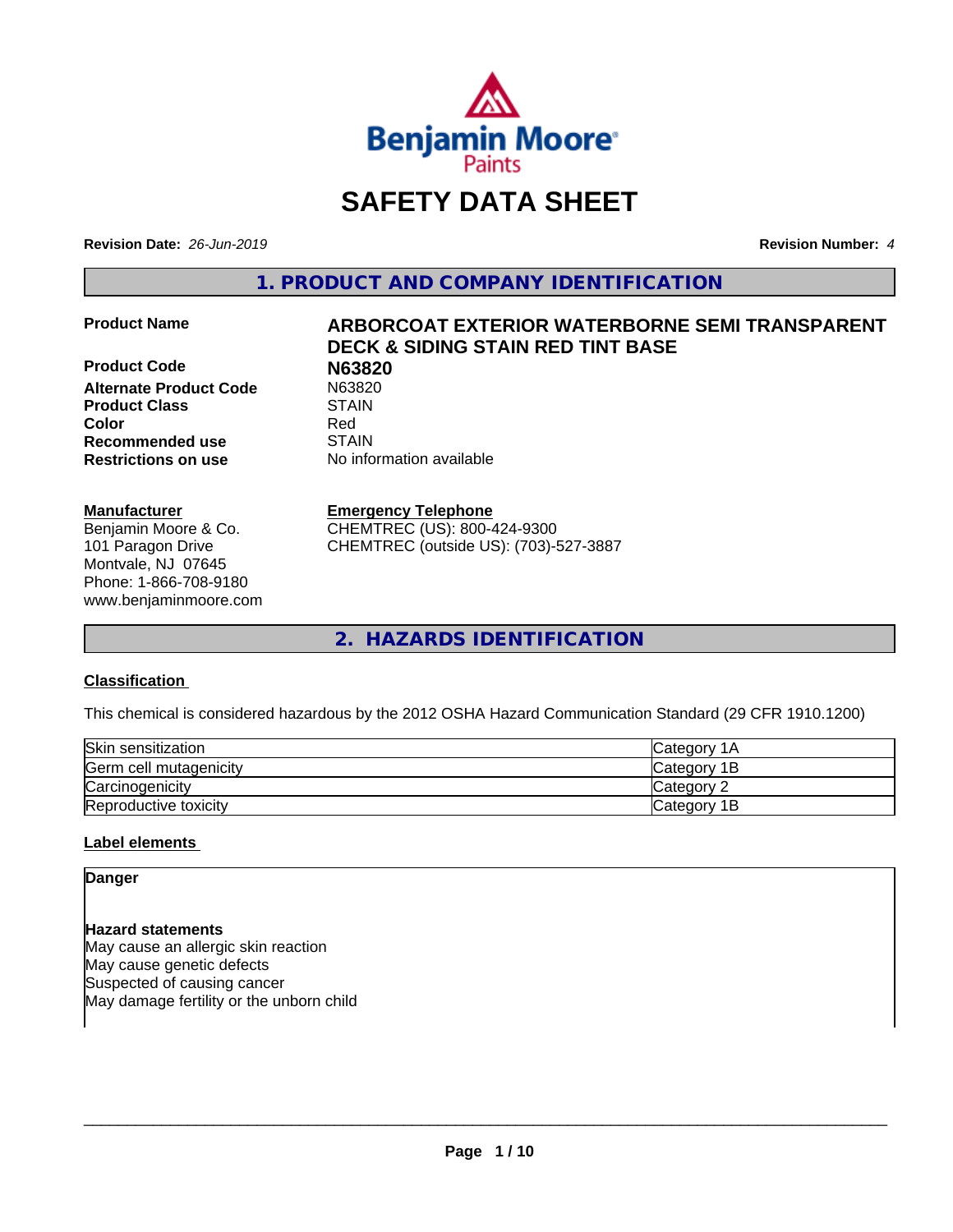

**Odor** little or no odor

#### **Precautionary Statements - Prevention**

Obtain special instructions before use Do not handle until all safety precautions have been read and understood Use personal protective equipment as required Avoid breathing dust/fume/gas/mist/vapors/spray Contaminated work clothing should not be allowed out of the workplace Wear protective gloves

#### **Precautionary Statements - Response**

IF exposed or concerned: Get medical advice/attention **Skin** IF ON SKIN: Wash with plenty of soap and water

If skin irritation or rash occurs: Get medical advice/attention Wash contaminated clothing before reuse

#### **Precautionary Statements - Storage**

Store locked up

#### **Precautionary Statements - Disposal**

Dispose of contents/container to an approved waste disposal plant

#### **Hazards not otherwise classified (HNOC)**

Not applicable

#### **Other information**

No information available

### **3. COMPOSITION INFORMATION ON COMPONENTS**

| <b>Chemical name</b>                                | CAS No.     | Weight-%    |
|-----------------------------------------------------|-------------|-------------|
| Silica amorphous                                    | 7631-86-9   | 1 - 5       |
| Zinc oxide                                          | 1314-13-2   | $0.1 - 0.5$ |
| Carbamic acid, 1H-benzimidazol-2-yl-, methyl        | 10605-21-7  | $0.1 - 0.5$ |
| ester                                               |             |             |
| Poly(oxy-1,2-ethanediyl),                           | 104810-48-2 | $0.1 - 0.5$ |
| .alpha.-[3-[3-(2H-benzotriazol-2-yl)-5-(1,1-dimeth. |             |             |
| ylethyl)-4-hydroxyphenyl]-1-oxopropyl]-.omega.-h    |             |             |
| vdroxv-                                             |             |             |
| Decanedioic acid,                                   | 41556-26-7  | $0.1 - 0.5$ |
| bis(1,2,2,6,6-pentamethyl-4-piperidinyl) ester      |             |             |
| Poly(oxy-1,2-ethanediyl),                           | 104810-47-1 | $0.1 - 0.5$ |
| alpha.-[3-[3-(2H-benzotriazol-2-yl)-5-(1,1-dimeth.  |             |             |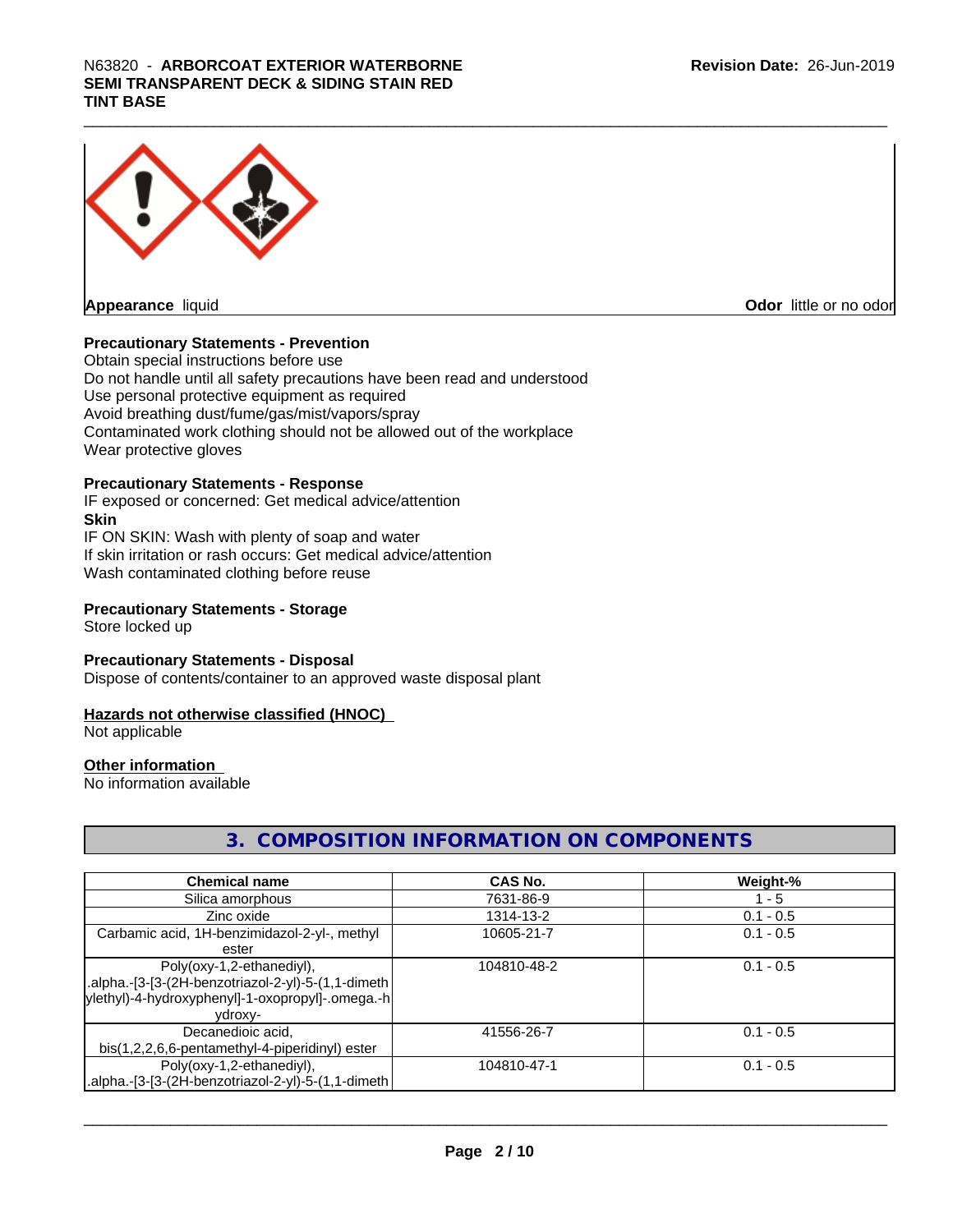| ylethyl)-4-hydroxyphenyl]-1-oxopropyl]-.omega.-[ <br>$ 3-[3-(2H\text{-}benzotriazol-2-yl)-5-(1,1\text{-}dimethylethyl)- $<br>4-hydroxyphenyl]-1-oxoprop |            |             |
|---------------------------------------------------------------------------------------------------------------------------------------------------------|------------|-------------|
| Sodium C14-C16 olefin sulfonate                                                                                                                         | 68439-57-6 | $0.1 - 0.5$ |
| Carbamic acid, butyl-, 3-iodo-2-propynyl ester                                                                                                          | 55406-53-6 | $0.1 - 0.5$ |
| Cobalt neodecanoate                                                                                                                                     | 27253-31-2 | $0.1 - 0.5$ |

|                                                  | 4. FIRST AID MEASURES                                                                                                                                                                                                               |
|--------------------------------------------------|-------------------------------------------------------------------------------------------------------------------------------------------------------------------------------------------------------------------------------------|
| <b>General Advice</b>                            | No hazards which require special first aid measures.                                                                                                                                                                                |
| <b>Eye Contact</b>                               | Rinse thoroughly with plenty of water for at least 15 minutes and consult a<br>physician.                                                                                                                                           |
| <b>Skin Contact</b>                              | Wash off immediately with soap and plenty of water while removing all<br>contaminated clothes and shoes. If skin irritation persists, call a physician. Wash<br>clothing before reuse. Destroy contaminated articles such as shoes. |
| <b>Inhalation</b>                                | Move to fresh air. If symptoms persist, call a physician.                                                                                                                                                                           |
| Ingestion                                        | Clean mouth with water and afterwards drink plenty of water. Consult a physician<br>if necessary.                                                                                                                                   |
| <b>Most Important</b><br><b>Symptoms/Effects</b> | May cause allergic skin reaction.                                                                                                                                                                                                   |
| <b>Notes To Physician</b>                        | Treat symptomatically.                                                                                                                                                                                                              |

**5. FIRE-FIGHTING MEASURES**

| <b>Suitable Extinguishing Media</b>                                              | Use extinguishing measures that are appropriate to local<br>circumstances and the surrounding environment.                                   |
|----------------------------------------------------------------------------------|----------------------------------------------------------------------------------------------------------------------------------------------|
| Protective equipment and precautions for firefighters                            | As in any fire, wear self-contained breathing apparatus<br>pressure-demand, MSHA/NIOSH (approved or equivalent)<br>and full protective gear. |
| <b>Specific Hazards Arising From The Chemical</b>                                | Closed containers may rupture if exposed to fire or<br>extreme heat.                                                                         |
| Sensitivity to mechanical impact                                                 | No.                                                                                                                                          |
| Sensitivity to static discharge                                                  | No.                                                                                                                                          |
| <b>Flash Point Data</b><br>Flash point (°F)<br>Flash Point (°C)<br><b>Method</b> | Not applicable<br>Not applicable<br>Not applicable                                                                                           |
| <b>Flammability Limits In Air</b>                                                |                                                                                                                                              |

**Page 3 / 10**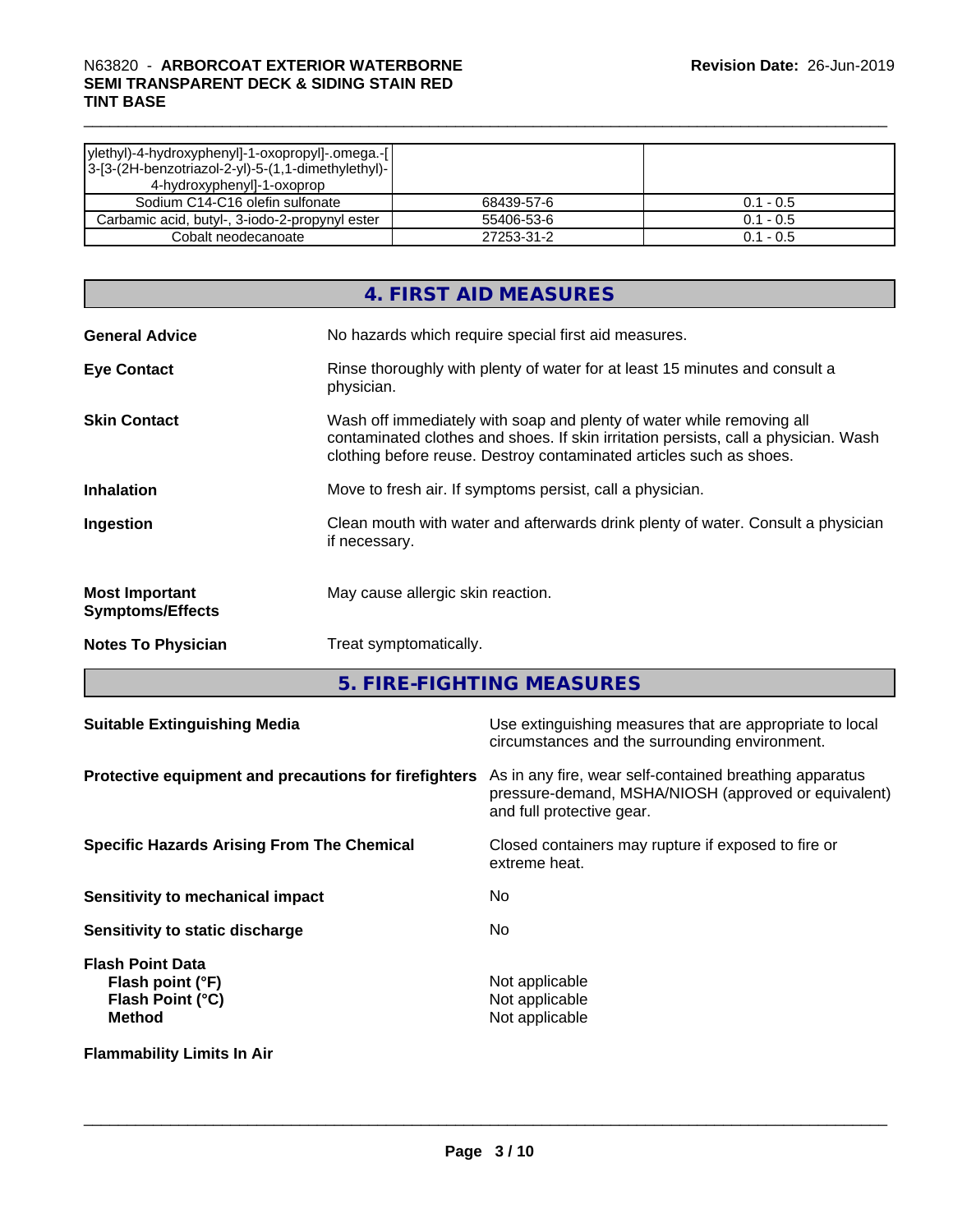#### **Lower flammability limit:**<br>
Upper flammability limit:<br>
Upper flammability limit:<br>
Not applicable **Upper flammability limit:**

| NFPA | <b>Health:</b> |  |
|------|----------------|--|
|      |                |  |

**NFPA Health:** 2 **Flammability:** 0 **Instability:** 0 **Special:** Not Applicable

#### **NFPA Legend**

- 0 Not Hazardous
- 1 Slightly
- 2 Moderate
- 3 High
- 4 Severe

*The ratings assigned are only suggested ratings, the contractor/employer has ultimate responsibilities for NFPA ratings where this system is used.*

*Additional information regarding the NFPA rating system is available from the National Fire Protection Agency (NFPA) at www.nfpa.org.*

#### **6. ACCIDENTAL RELEASE MEASURES**

| <b>Personal Precautions</b>      | Avoid contact with skin, eyes and clothing. Ensure adequate ventilation.                                                                                                         |
|----------------------------------|----------------------------------------------------------------------------------------------------------------------------------------------------------------------------------|
| <b>Other Information</b>         | Prevent further leakage or spillage if safe to do so.                                                                                                                            |
| <b>Environmental precautions</b> | See Section 12 for additional Ecological Information.                                                                                                                            |
| <b>Methods for Cleaning Up</b>   | Soak up with inert absorbent material. Sweep up and shovel into suitable<br>containers for disposal.                                                                             |
|                                  | 7. HANDLING AND STORAGE                                                                                                                                                          |
| <b>Handling</b>                  | Avoid contact with skin, eyes and clothing. Avoid breathing vapors, spray mists or<br>sanding dust. In case of insufficient ventilation, wear suitable respiratory<br>equipment. |
| <b>Storage</b>                   | Keep container tightly closed. Keep out of the reach of children.                                                                                                                |
| <b>Incompatible Materials</b>    | No information available                                                                                                                                                         |

#### **8. EXPOSURE CONTROLS/PERSONAL PROTECTION**

#### **Exposure Limits**

| <b>Chemical name</b> | <b>ACGIH TLV</b>                               | <b>OSHA PEL</b>                                |
|----------------------|------------------------------------------------|------------------------------------------------|
| Silica amorphous     | N/E                                            | 20 mppcf - TWA                                 |
| Zinc oxide           | $2 \text{ mg/m}^3$ - TWA<br>10 mg/m $3$ - STEL | 5 mg/m <sup>3</sup> - TWA<br>15 mg/m $3$ - TWA |

#### **Legend**

ACGIH - American Conference of Governmental Industrial Hygienists Exposure Limits OSHA - Occupational Safety & Health Administration Exposure Limits N/E - Not Established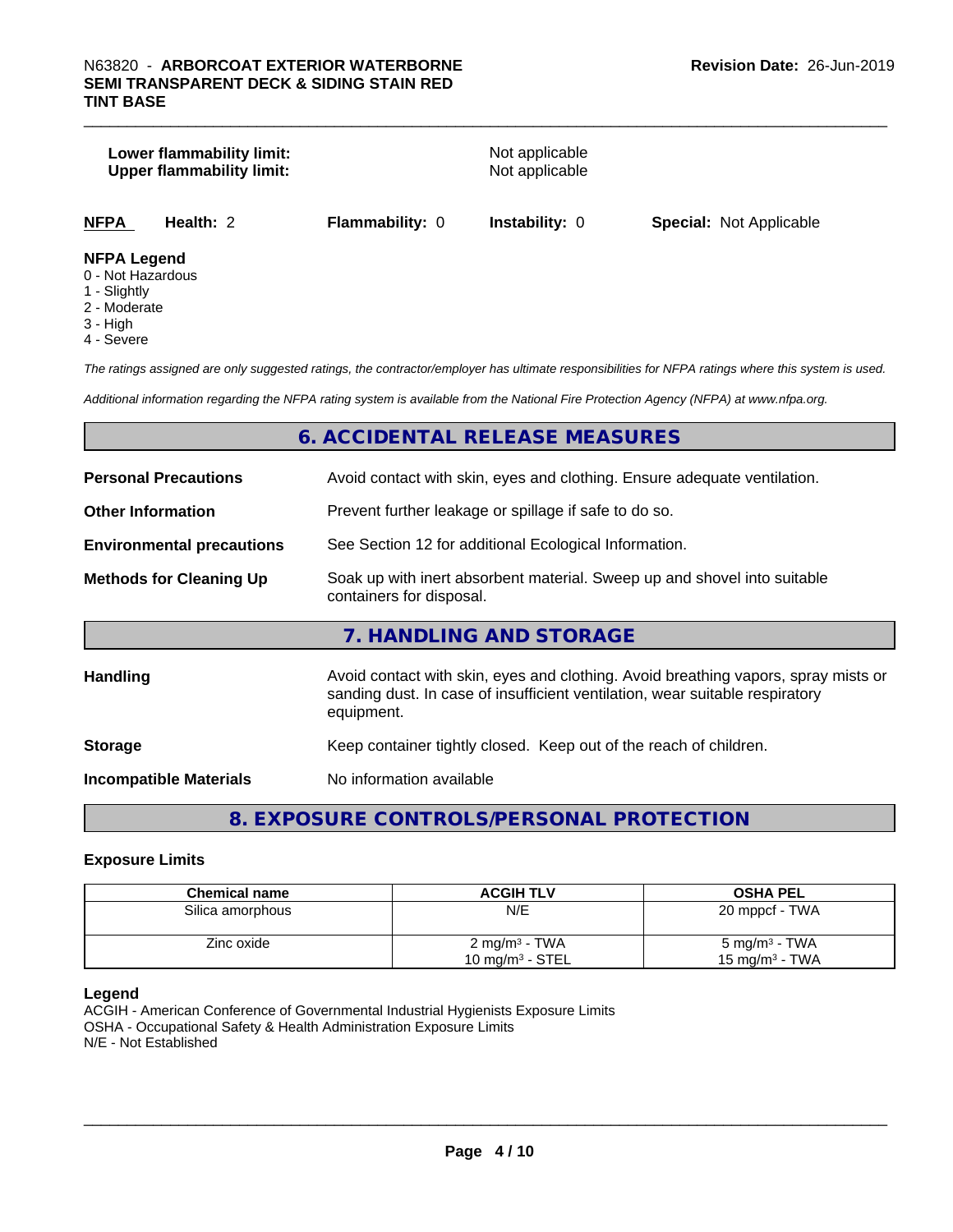| <b>Engineering Measures</b>          | Ensure adequate ventilation, especially in confined areas.                                                                          |  |
|--------------------------------------|-------------------------------------------------------------------------------------------------------------------------------------|--|
| <b>Personal Protective Equipment</b> |                                                                                                                                     |  |
| <b>Eye/Face Protection</b>           | Safety glasses with side-shields.                                                                                                   |  |
| <b>Skin Protection</b>               | Protective gloves and impervious clothing.                                                                                          |  |
| <b>Respiratory Protection</b>        | In case of insufficient ventilation wear suitable respiratory equipment.                                                            |  |
| <b>Hygiene Measures</b>              | Avoid contact with skin, eyes and clothing. Remove and wash contaminated<br>clothing before re-use. Wash thoroughly after handling. |  |

#### **9. PHYSICAL AND CHEMICAL PROPERTIES**

| Appearance                           | liquid                   |
|--------------------------------------|--------------------------|
| Odor                                 | little or no odor        |
| <b>Odor Threshold</b>                | No information available |
| Density (Ibs/gal)                    | $8.55 - 8.65$            |
| <b>Specific Gravity</b>              | $1.02 - 1.04$            |
| рH                                   | No information available |
| <b>Viscosity (cps)</b>               | No information available |
| Solubility(ies)                      | No information available |
| <b>Water solubility</b>              | No information available |
| <b>Evaporation Rate</b>              | No information available |
| Vapor pressure                       | No information available |
| Vapor density                        | No information available |
| Wt. % Solids                         | $25 - 35$                |
| Vol. % Solids                        | $20 - 30$                |
| Wt. % Volatiles                      | $65 - 75$                |
| <b>Vol. % Volatiles</b>              | $70 - 80$                |
| <b>VOC Regulatory Limit (g/L)</b>    | < 100                    |
| <b>Boiling Point (°F)</b>            | 212                      |
| <b>Boiling Point (°C)</b>            | 100                      |
| Freezing point (°F)                  | 32                       |
| <b>Freezing Point (°C)</b>           | 0                        |
| Flash point (°F)                     | Not applicable           |
| Flash Point (°C)                     | Not applicable           |
| <b>Method</b>                        | Not applicable           |
| Flammability (solid, gas)            | Not applicable           |
| <b>Upper flammability limit:</b>     | Not applicable           |
| Lower flammability limit:            | Not applicable           |
| <b>Autoignition Temperature (°F)</b> | No information available |
| <b>Autoignition Temperature (°C)</b> | No information available |
| Decomposition Temperature (°F)       | No information available |
| Decomposition Temperature (°C)       | No information available |
| <b>Partition coefficient</b>         | No information available |

### **10. STABILITY AND REACTIVITY**

**Reactivity Not Applicable Not Applicable** 

**Chemical Stability Chemical Stability** Stable under normal conditions.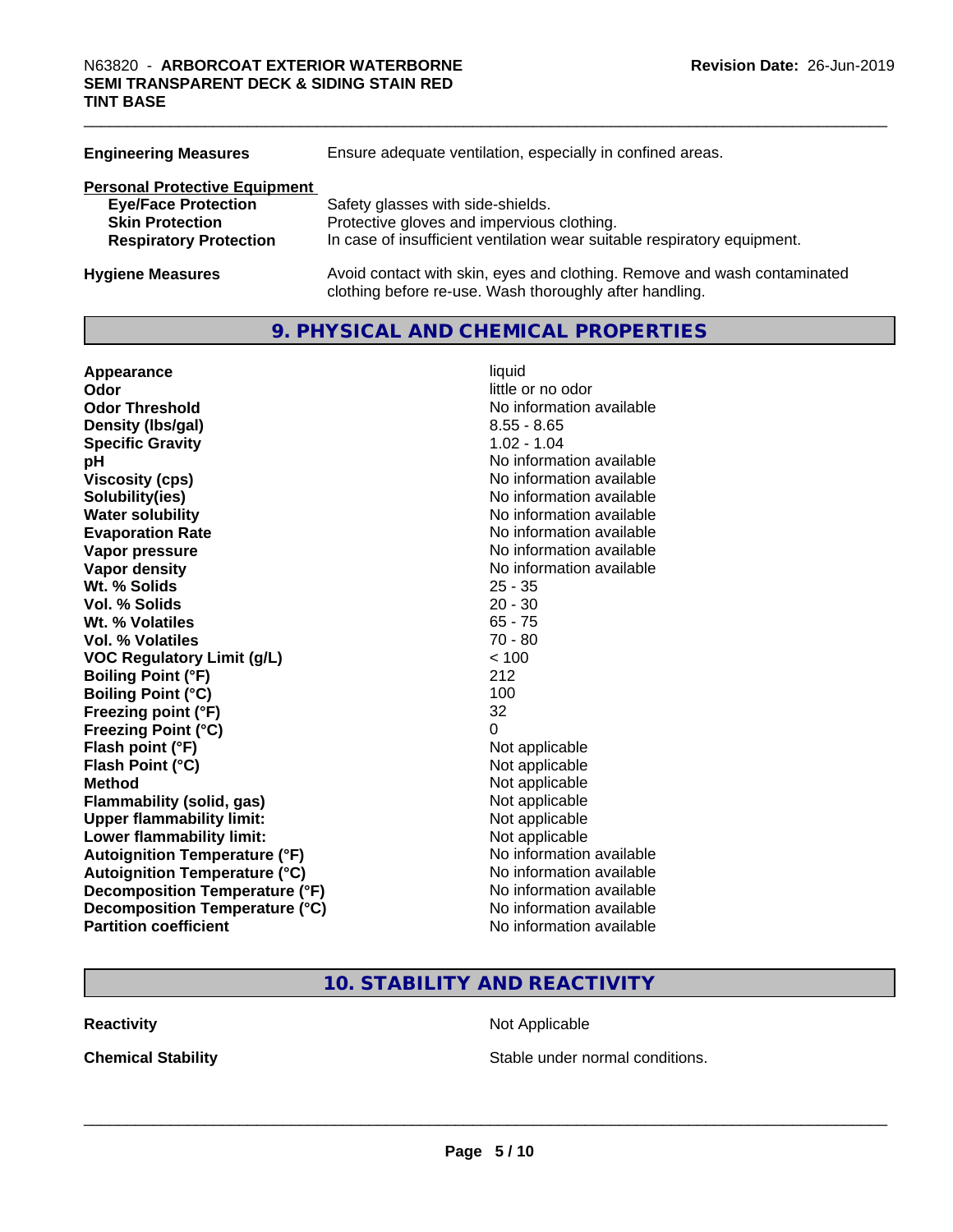| <b>Conditions to avoid</b>                                                                                                                                                                                                                                                                                                               | Prevent from freezing.                                                                                                                                                                                                                                                                                                                                                                                                                                   |
|------------------------------------------------------------------------------------------------------------------------------------------------------------------------------------------------------------------------------------------------------------------------------------------------------------------------------------------|----------------------------------------------------------------------------------------------------------------------------------------------------------------------------------------------------------------------------------------------------------------------------------------------------------------------------------------------------------------------------------------------------------------------------------------------------------|
| <b>Incompatible Materials</b>                                                                                                                                                                                                                                                                                                            | No materials to be especially mentioned.                                                                                                                                                                                                                                                                                                                                                                                                                 |
| <b>Hazardous Decomposition Products</b>                                                                                                                                                                                                                                                                                                  | None under normal use.                                                                                                                                                                                                                                                                                                                                                                                                                                   |
| <b>Possibility of hazardous reactions</b>                                                                                                                                                                                                                                                                                                | None under normal conditions of use.                                                                                                                                                                                                                                                                                                                                                                                                                     |
|                                                                                                                                                                                                                                                                                                                                          | 11. TOXICOLOGICAL INFORMATION                                                                                                                                                                                                                                                                                                                                                                                                                            |
| <b>Product Information</b>                                                                                                                                                                                                                                                                                                               |                                                                                                                                                                                                                                                                                                                                                                                                                                                          |
| Information on likely routes of exposure                                                                                                                                                                                                                                                                                                 |                                                                                                                                                                                                                                                                                                                                                                                                                                                          |
| <b>Principal Routes of Exposure</b>                                                                                                                                                                                                                                                                                                      | Eye contact, skin contact and inhalation.                                                                                                                                                                                                                                                                                                                                                                                                                |
| <b>Acute Toxicity</b>                                                                                                                                                                                                                                                                                                                    |                                                                                                                                                                                                                                                                                                                                                                                                                                                          |
| <b>Product Information</b>                                                                                                                                                                                                                                                                                                               | No information available                                                                                                                                                                                                                                                                                                                                                                                                                                 |
|                                                                                                                                                                                                                                                                                                                                          | Symptoms related to the physical, chemical and toxicological characteristics                                                                                                                                                                                                                                                                                                                                                                             |
| <b>Symptoms</b>                                                                                                                                                                                                                                                                                                                          | No information available                                                                                                                                                                                                                                                                                                                                                                                                                                 |
|                                                                                                                                                                                                                                                                                                                                          | Delayed and immediate effects as well as chronic effects from short and long-term exposure                                                                                                                                                                                                                                                                                                                                                               |
| Eye contact<br><b>Skin contact</b>                                                                                                                                                                                                                                                                                                       | May cause slight irritation.<br>Substance may cause slight skin irritation. Prolonged or repeated contact may dry<br>skin and cause irritation.                                                                                                                                                                                                                                                                                                          |
| <b>Inhalation</b><br>Ingestion<br><b>Sensitization</b><br><b>Neurological Effects</b><br><b>Mutagenic Effects</b><br><b>Reproductive Effects</b><br><b>Developmental Effects</b><br><b>Target organ effects</b><br><b>STOT - single exposure</b><br><b>STOT - repeated exposure</b><br>Other adverse effects<br><b>Aspiration Hazard</b> | May cause irritation of respiratory tract.<br>Ingestion may cause gastrointestinal irritation, nausea, vomiting and diarrhea.<br>May cause an allergic skin reaction<br>No information available.<br>No information available.<br>May damage fertility or the unborn child.<br>No information available.<br>No information available.<br>No information available.<br>No information available.<br>No information available.<br>No information available |
| <b>Numerical measures of toxicity</b>                                                                                                                                                                                                                                                                                                    |                                                                                                                                                                                                                                                                                                                                                                                                                                                          |
| <b>ATEmix (oral)</b>                                                                                                                                                                                                                                                                                                                     | The following values are calculated based on chapter 3.1 of the GHS document<br>369010 mg/kg                                                                                                                                                                                                                                                                                                                                                             |

| ATEmix (oral)                 | 369010 mg/kg |
|-------------------------------|--------------|
| <b>ATEmix (dermal)</b>        | 147604 mg/kg |
| ATEmix (inhalation-dust/mist) | 403.6 mg/L   |

#### **Component Information**

| name                                   | LD50                                                                | <b>D50</b>                                  | $\sim$ $\sim$ $\sim$ |
|----------------------------------------|---------------------------------------------------------------------|---------------------------------------------|----------------------|
| memical.                               |                                                                     | $\sqrt{ }$                                  | alation              |
|                                        |                                                                     | чы.                                         | ⊩∟∪∪                 |
| $\sim \cdots$<br>a amorphous<br>silica | ENNA<br>ma/ka<br><b>D</b> ot<br>' THU/KG<br>rai.<br>w<br>,,,<br>. . | 2000<br>) ma/ka<br>. Pahh .<br>ναυυπ<br>. . | ma/<br>Rat           |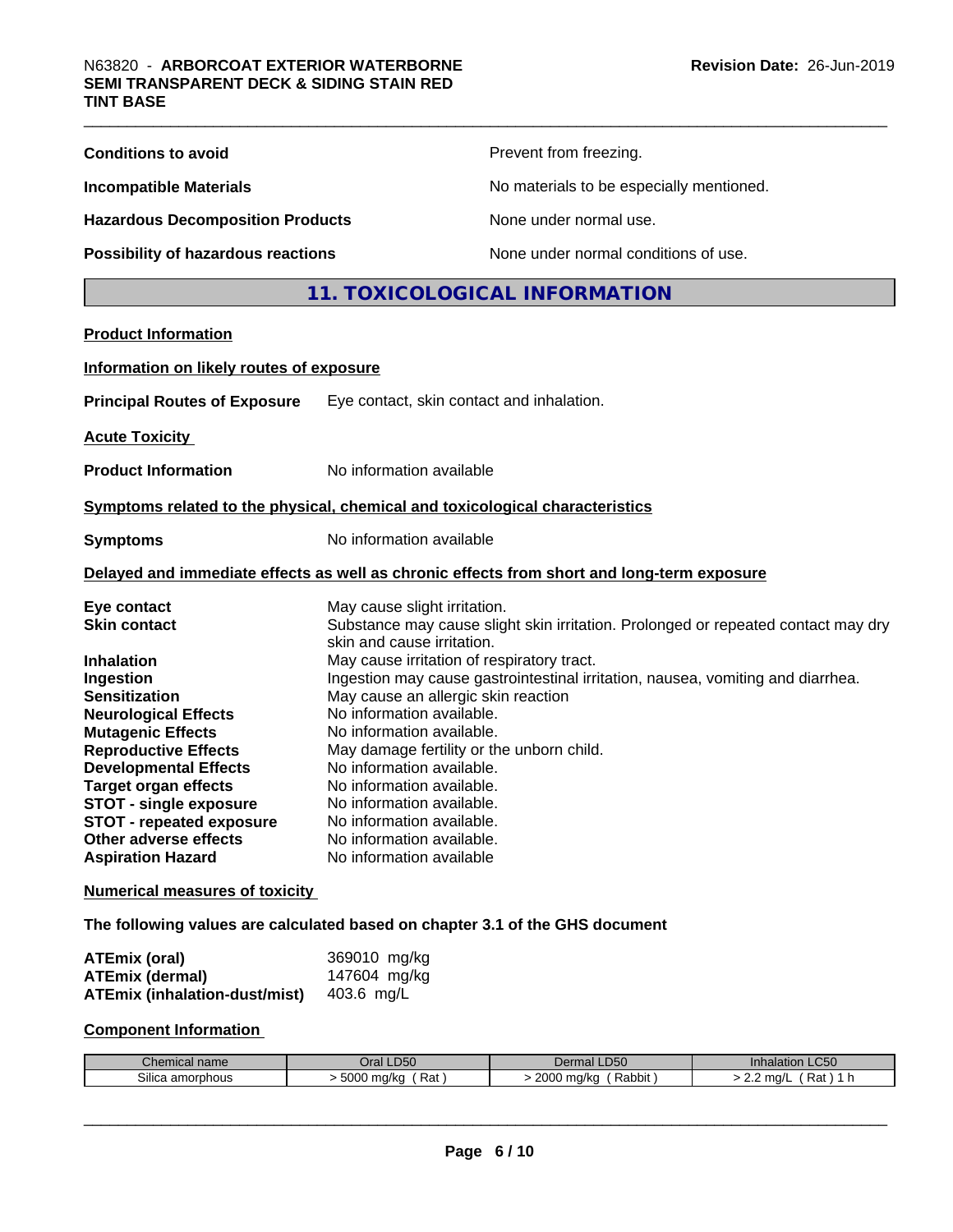| 7631-86-9                                                                             |                      |                                          |  |
|---------------------------------------------------------------------------------------|----------------------|------------------------------------------|--|
| Zinc oxide<br>1314-13-2                                                               | > 5000 mg/kg (Rat)   |                                          |  |
| Carbamic acid,<br>1H-benzimidazol-2-yl-, methyl ester<br>10605-21-7                   | $= 6400$ mg/kg (Rat) | $= 2$ g/kg (Rat) = 8500 mg/kg<br>Rabbit) |  |
| Decanedioic acid,<br>bis(1,2,2,6,6-pentamethyl-4-piperidi<br>nyl) ester<br>41556-26-7 | $= 2615$ mg/kg (Rat) |                                          |  |
| Sodium C14-C16 olefin sulfonate<br>68439-57-6                                         | $= 2310$ mg/kg (Rat) | $= 6300$ mg/kg (Rabbit)                  |  |
| Carbamic acid, butyl-,<br>3-iodo-2-propynyl ester<br>55406-53-6                       | $= 1100$ mg/kg (Rat) |                                          |  |
| Cobalt neodecanoate<br>27253-31-2                                                     |                      | 2500                                     |  |

#### **Carcinogenicity**

*The information below indicateswhether each agency has listed any ingredient as a carcinogen:.*

| <b>Chemical name</b> | <b>IARC</b>                            | <b>NTP</b>                      | <b>OSHA</b> |
|----------------------|----------------------------------------|---------------------------------|-------------|
| Cobalt neodecanoate  | 2B -<br>- Possible Human<br>Carcinogen | Reasonably<br>Anticipated Human | Listed      |
|                      |                                        | Carcinogen                      |             |

• Cobalt and cobalt compounds are listed as possible human carcinogens by IARC (2B). However, there is inadequate evidence of the carcinogenicity of cobalt and cobalt compounds in humans.

#### **Legend**

IARC - International Agency for Research on Cancer NTP - National Toxicity Program OSHA - Occupational Safety & Health Administration

**12. ECOLOGICAL INFORMATION**

#### **Ecotoxicity Effects**

The environmental impact of this product has not been fully investigated.

#### **Product Information**

#### **Acute Toxicity to Fish**

No information available

#### **Acute Toxicity to Aquatic Invertebrates**

No information available

#### **Acute Toxicity to Aquatic Plants**

No information available

#### **Persistence / Degradability**

No information available.

#### **Bioaccumulation**

There is no data for this product.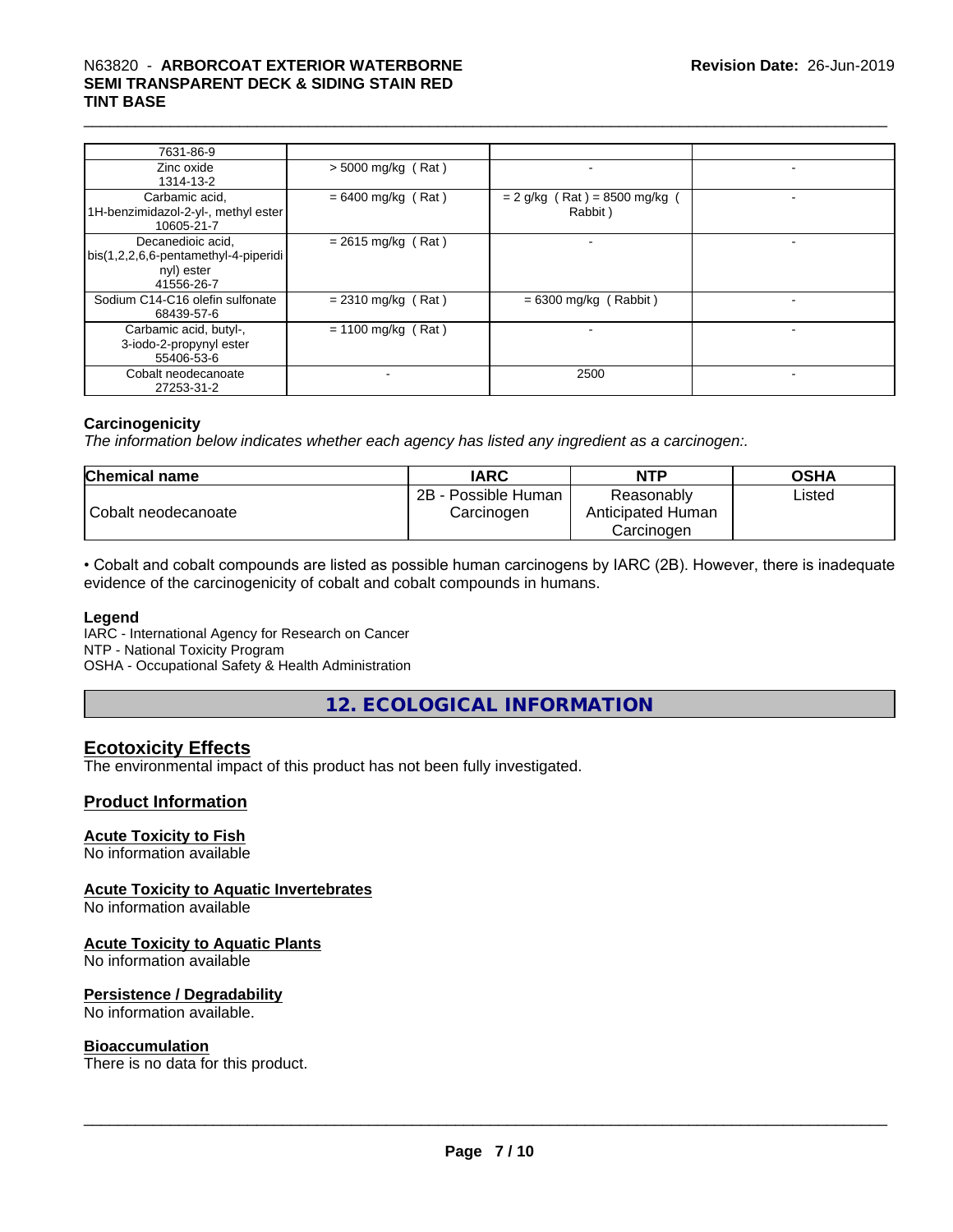#### **Mobility in Environmental Media**

No information available.

**Ozone** No information available

#### **Component Information**

#### **Acute Toxicity to Fish**

Carbamic acid, 1H-benzimidazol-2-yl-, methyl ester LC50: 1.5 mg/L (Rainbow Trout - 96 hr.) Carbamic acid, butyl-, 3-iodo-2-propynyl ester LC50: 230 µg/L (Bluegill sunfish - 96 hr.)

#### **Acute Toxicity to Aquatic Invertebrates**

Carbamic acid, 1H-benzimidazol-2-yl-, methyl ester LC50: 0.22 mg/L (water flea - 48 hr.)

#### **Acute Toxicity to Aquatic Plants**

No information available

|                                  | 13. DISPOSAL CONSIDERATIONS                                                                                                                                                                                               |
|----------------------------------|---------------------------------------------------------------------------------------------------------------------------------------------------------------------------------------------------------------------------|
| <b>Waste Disposal Method</b>     | Dispose of in accordance with federal, state, and local regulations. Local<br>requirements may vary, consult your sanitation department or state-designated<br>environmental protection agency for more disposal options. |
|                                  | 14. TRANSPORT INFORMATION                                                                                                                                                                                                 |
| <b>DOT</b>                       | Not regulated                                                                                                                                                                                                             |
| <b>ICAO / IATA</b>               | Not regulated                                                                                                                                                                                                             |
| <b>IMDG/IMO</b>                  | Not regulated                                                                                                                                                                                                             |
|                                  | <b>15. REGULATORY INFORMATION</b>                                                                                                                                                                                         |
| <b>International Inventories</b> |                                                                                                                                                                                                                           |
| <b>TSCA: United States</b>       | Yes - All components are listed or exempt.                                                                                                                                                                                |

| TSCA: United States | res - All components are ilsted or exempt. |
|---------------------|--------------------------------------------|
| DSL: Canada         | Yes - All components are listed or exempt. |

#### **Federal Regulations**

#### **SARA 311/312 hazardous categorization**

Acute health hazard Yes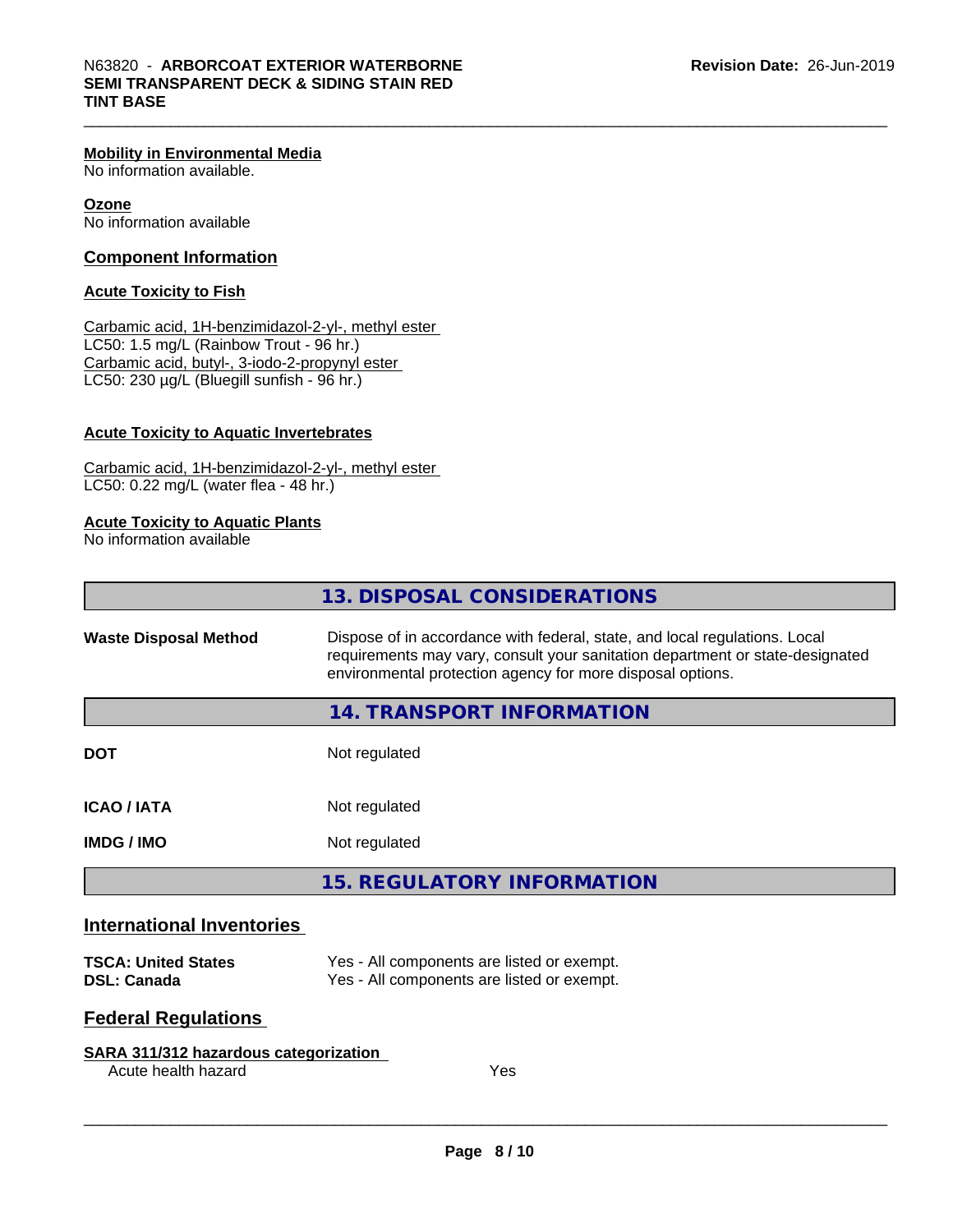| Chronic Health Hazard             | Yes |
|-----------------------------------|-----|
| Fire hazard                       | N٥  |
| Sudden release of pressure hazard | Nο  |
| Reactive Hazard                   | N٥  |

#### **SARA 313**

Section 313 of Title III of the Superfund Amendments and Reauthorization Act of 1986 (SARA). This product contains a chemical or chemicals which are subject to the reporting requirements of the Act and Title 40 of the Code of Federal Regulations, Part 372:

*None*

### **Clean Air Act,Section 112 Hazardous Air Pollutants (HAPs) (see 40 CFR 61)**

This product contains the following HAPs:

| <b>Chemical name</b> | <b>CAS No.</b> | Weight-%    | <b>Hazardous Air Pollutant</b> |
|----------------------|----------------|-------------|--------------------------------|
|                      |                |             | (HAP)                          |
| Cobalt neodecanoate  | 27253-31-2     | $0.1 - 0.5$ | Listed                         |

#### **US State Regulations**

#### **California Proposition 65**

**A** WARNING: Cancer and Reproductive Harm– www.P65warnings.ca.gov

#### **State Right-to-Know**

| <b>Chemical name</b>                  | <b>Massachusetts</b> | <b>New Jersey</b> | Pennsylvania |
|---------------------------------------|----------------------|-------------------|--------------|
| Silica amorphous                      |                      |                   |              |
| Carbamic acid, 1H-benzimidazol-2-yl-, |                      |                   |              |
| methyl ester                          |                      |                   |              |
| Carbamic acid, butyl-,                |                      |                   |              |
| 3-iodo-2-propynyl ester               |                      |                   |              |

#### **Legend**

X - Listed

### **16. OTHER INFORMATION**

| HMIS -                                                                                                                                                | Health: $2^*$ | <b>Flammability: 0</b> | <b>Reactivity: 0</b> | $PPE: -$ |  |
|-------------------------------------------------------------------------------------------------------------------------------------------------------|---------------|------------------------|----------------------|----------|--|
| <b>HMIS Legend</b><br>0 - Minimal Hazard<br>1 - Slight Hazard<br>2 - Moderate Hazard<br>3 - Serious Hazard<br>4 - Severe Hazard<br>* - Chronic Hazard |               |                        |                      |          |  |